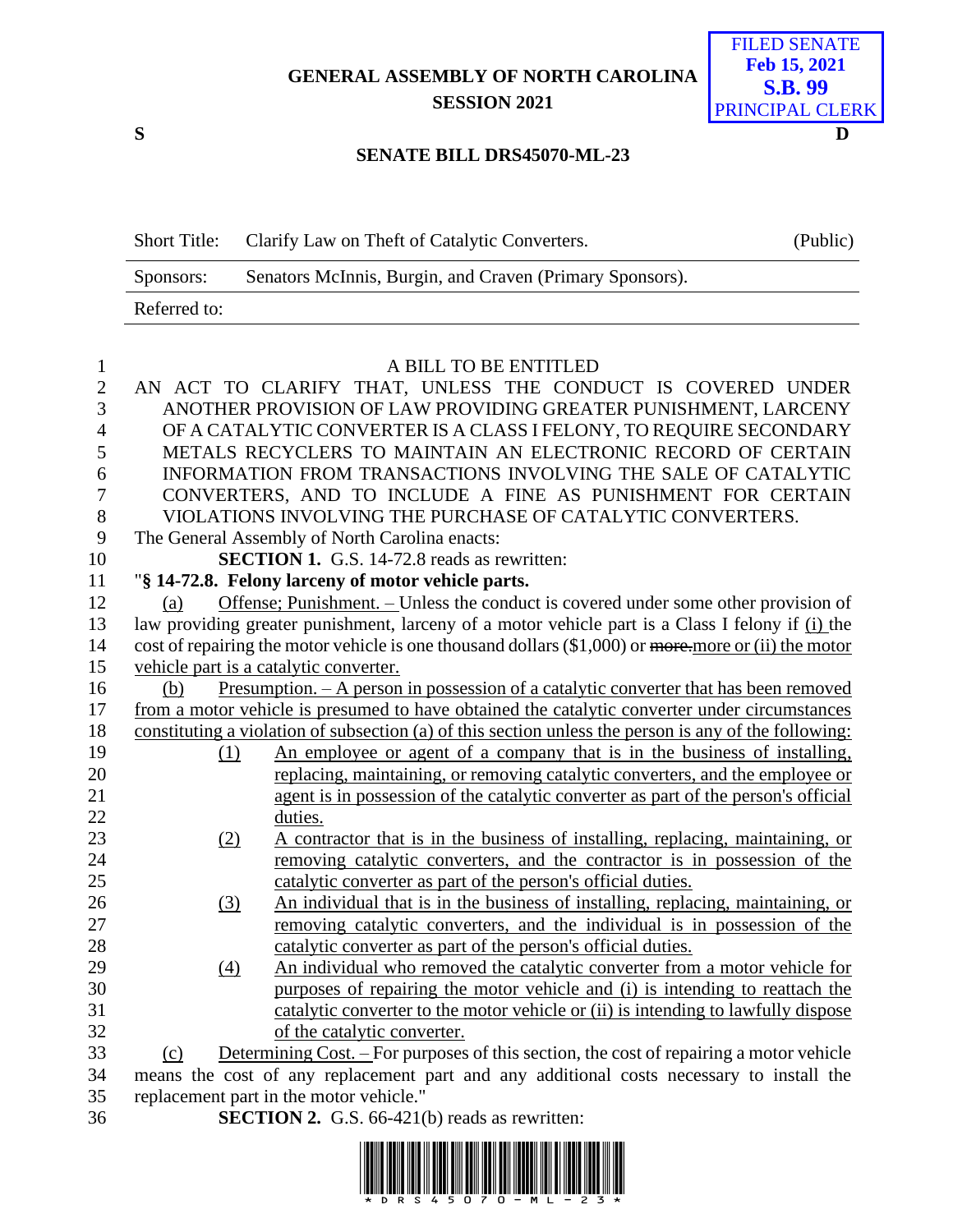|                  |         | <b>General Assembly Of North Carolina</b>                                                      | <b>Session 2021</b> |
|------------------|---------|------------------------------------------------------------------------------------------------|---------------------|
| $\mathbf{1}$     | " $(b)$ | Records Required. — A secondary metals recycler shall maintain $a$ -an electronic              |                     |
| $\mathbf{2}$     |         | record of all purchase transactions in which the secondary metals recycler purchases regulated |                     |
| 3                |         | metals property. The record of each transaction shall contain the following information:       |                     |
| $\overline{4}$   | (1)     | The name and address of the secondary metals recycler.                                         |                     |
| 5                | (2)     | The name, initials, or other identification of the individual entering the                     |                     |
| $\boldsymbol{6}$ |         | information.                                                                                   |                     |
| $\boldsymbol{7}$ | (3)     | The date of the transaction.                                                                   |                     |
| $\,8\,$          | (4)     | The weight of the regulated metals property purchased.                                         |                     |
| 9                | (5)     | The description made in accordance with the custom of the trade of the type                    |                     |
| 10               |         | of regulated metals property purchased and the physical address where the                      |                     |
| 11               |         | regulated metals were obtained by the seller and the date when purchased, and                  |                     |
| 12               |         | a statement signed by the seller or the seller's agent certifying that the seller              |                     |
| 13               |         | or the seller's agent has the lawful right to sell and dispose of the property.                |                     |
| 14               | (6)     | The amount of consideration given for the regulated metals property.                           |                     |
| 15               | (7)     | The name and address of the vendor of the regulated metals property and the                    |                     |
| 16               |         | license plate number, make, model, and color of the vehicle used to deliver                    |                     |
| 17               |         | the regulated metals.                                                                          |                     |
| 18               |         | A photocopy or electronic scan of the unexpired drivers license or state or                    |                     |
| 19               | (8)     | federally issued photo identification card of the person delivering the                        |                     |
| 20               |         | regulated metals property to the secondary metals recycler. If the secondary                   |                     |
| 21               |         | metals recycler has a copy of the valid photo identification of the person                     |                     |
| 22               |         | delivering the regulated metals property on file, the secondary metals recycler                |                     |
| 23               |         | must examine the photo identification and verify that it has not expired, but                  |                     |
| 24               |         | may reference the photo identification that is on file without making a separate               |                     |
| 25               |         | photocopy or electronic scan for each subsequent transaction. If the person                    |                     |
| 26               |         | delivering the regulated metals property does not have an unexpired drivers                    |                     |
| 27               |         | license or an unexpired state or federally issued photo identification card, the               |                     |
| 28               |         | secondary metals recycler shall not complete the transaction.                                  |                     |
| 29               | (9)     | A copy of the receipt required under subsection (a) of this section when all the               |                     |
| 30               |         | information required under subsection (a) of this section is clear and legible                 |                     |
| 31               |         | or, in the event the copy of the receipt is not clear or not legible, the original             |                     |
| 32               |         | receipt.                                                                                       |                     |
| 33               | (10)    | A video or digital photograph of the seller together with the regulated metals                 |                     |
| 34               |         | property being delivered by the seller. The video or photograph required by                    |                     |
| 35               |         | this section shall be of a quality that is sufficient to allow a person of ordinary            |                     |
| 36               |         | faculties to identify the person recorded or photographed.                                     |                     |
| 37               | (11)    | In transactions involving catalytic converters that are not attached to a vehicle,             |                     |
| 38               |         | converters, and central air conditioner evaporator coils or condensers, the                    |                     |
| 39               |         | person delivering the materials shall place next to that person's signature on                 |                     |
| 40               |         | the receipt required under subsection (a) of this section, a clear impression of               |                     |
| 41               |         | that person's index finger that is in ink and free of any smearing. A secondary                |                     |
| 42               |         | metals recycler may elect to obtain the fingerprint electronically. If the                     |                     |
| 43               |         | secondary metals recycler has a copy of the fingerprint of the person                          |                     |
| 44               |         | delivering the nonferrous metal on file, the secondary metals recycler must                    |                     |
| 45               |         | examine the photo identification, but may reference the fingerprint that is on                 |                     |
| 46               |         | file without making a separate fingerprint for each subsequent transaction.                    |                     |
| 47               | (12)    | In transactions involving catalytic converters that are attached to a vehicle, a               |                     |
| 48               |         | copy of the title of the vehicle or other proof of ownership. In transactions                  |                     |
| 49               |         | involving catalytic converters that are not attached to a vehicle, a description               |                     |
| 50               |         | as to how the company, contractor, or metals recycler obtained the catalytic                   |                     |
| 51               |         | converter, including any model, serial, or other identification numbers for the                |                     |